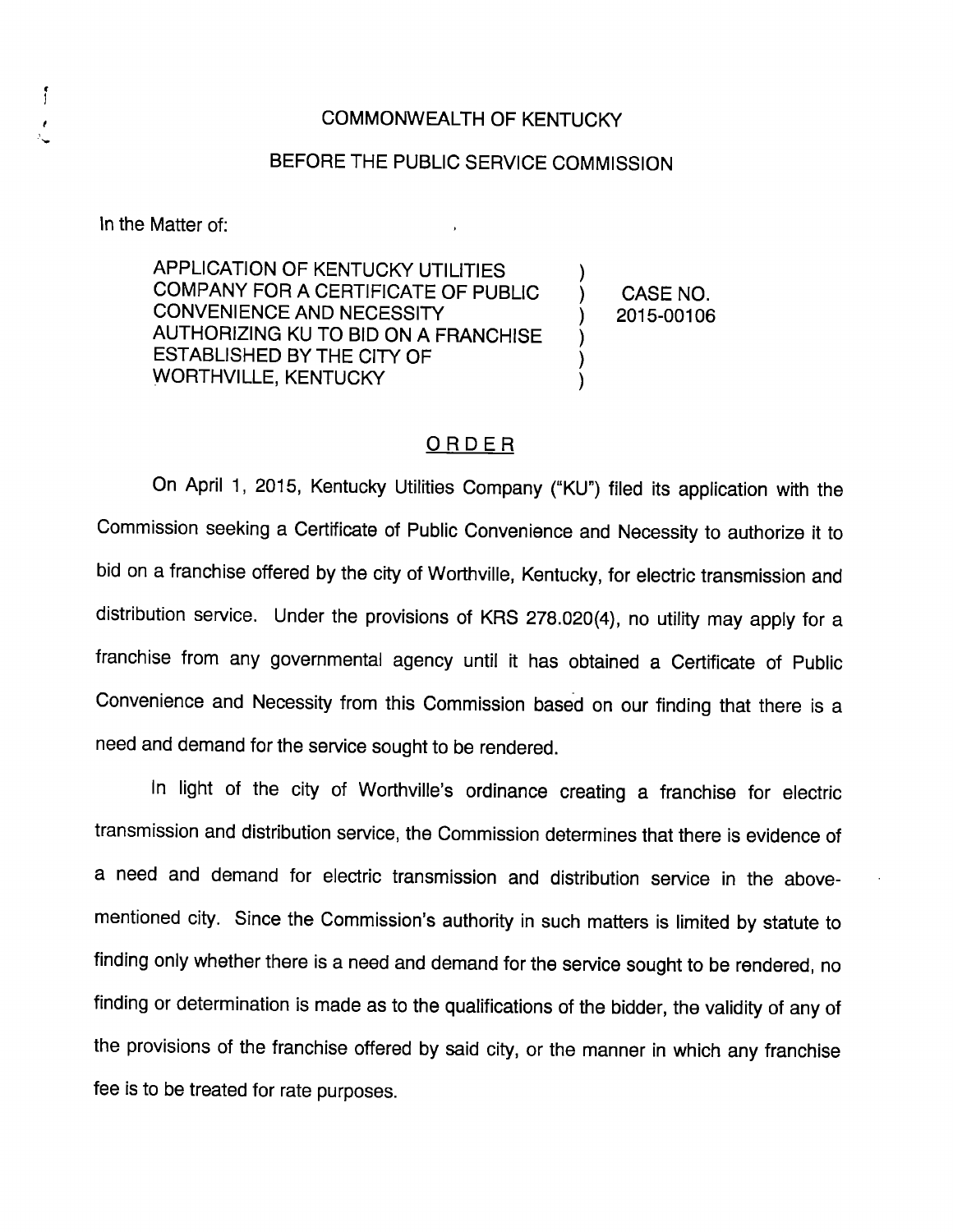## IT IS THEREFORE ORDERED that:

1. KU is granted a Certificate of Public Convenience and Necessity that authorizes it to bid on a franchise offered by the city of Worthville, Kentucky, for electric transmission and distribution service.

2. If KU is not the successful bidder, KU shall, within ten days of the award of the franchise at issue, file with the Commission a written notice stating that KU was not the successful bidder.

3. If KU is the successful bidder, KU shall, within ten days of the award of the franchise at issue, file with the Commission a copy of the executed franchise agreement and a statement disclosing the amount of the initial franchise fee.

4. If KU is the successful bidder, KU shall, within ten days of an increase or decrease in the amount of the initial franchise fee set forth in the franchise agreement, file with the Commission documentation setting forth the revised fee.

5. Any documents filed pursuant to ordering paragraphs 2, 3, or 4 of this Order shall reference the number of this case and shall be electronically submitted via the Commission's electronic Tariff Filing System.

6. This Order shall not be construed as granting a Certificate of Public Convenience and Necessity to construct utility facilities in said city.

By the Commission

**ATTES** Executive Director

ENTERED APR 0 9 2015 91 **JCKY PUBL** /ICE COMMISSION

Case No. 2015-00106